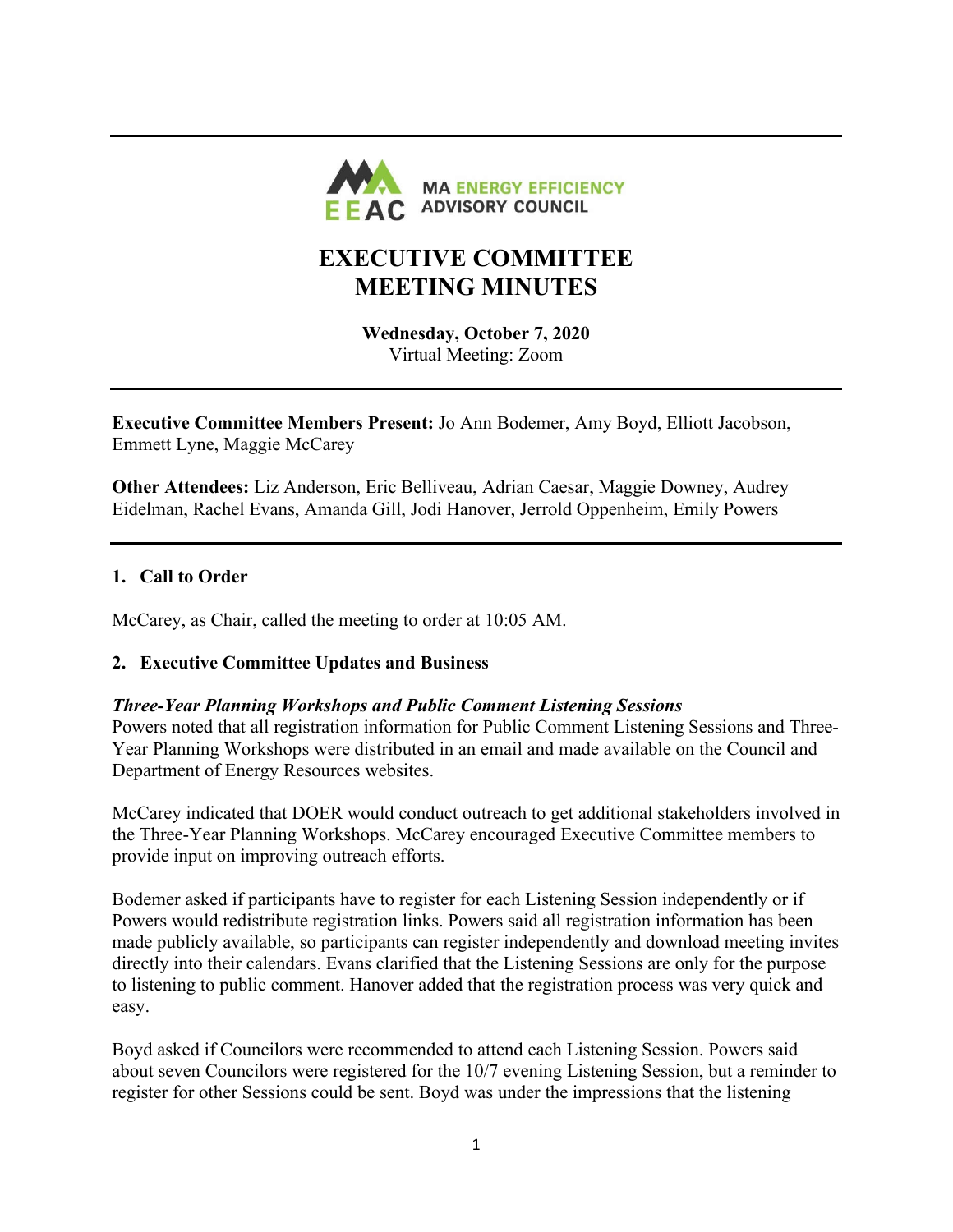sessions were optional, but felt that Councilors should be encouraged to participate whenever they were able. McCarey said messaging can be released to encourage Councilor participation at the Listening Sessions.

Jacobson asked if they were encouraging geographic diversity in the Listening Sessions. McCarey suggested that people from all areas could provide public comment since the Listening Sessions are topic based in alignment with the Workshops.

McCarey indicated that DOER is using Energy Efficiency Day to formally launch the Three-Year planning process, so a formal press release would inform the public about participating in the planning meetings.

# **3. Mass Save Program Update – Implementation efforts during COVID-19**

Lyne announced that the Program Administrators (PAs) will present zip code level data for Virtual Home Energy Assessments during the October Council meeting. Lyne reported that in the past 45 days, one contractor tested positive for COVID-19, but no customers contracted the virus as a result of this and the contractor was immediately taken offsite after the diagnosis. The health and safety protocols have been effective since resuming field work, and Lyne indicated the PAs are looking to maintain customer and contractor safety.

McCarey asked for an update on the no-cost insulation offering. Lyne replied that the offering is being extended through 2020 for landlords, renters, and moderate-income customers. McCarey clarified that the full statewide offering for all customers expired on September  $30<sup>th</sup>$ . Lyne said he could forward a detailed schedule on the insulation offering to DOER. McCarey said the 100% offering was helpful in mitigating the split incentive issue for landlords and renters. Lyne noted the PAs are considering extending the offer into 2021.

## **4. October EEAC Meeting – Agenda Finalization**

McCarey described the agenda items for the October 21<sup>st</sup> Council meeting, which included updates on the Equity Working Group, Council discussion on Fall Three-Year Planning activities, and C&I program updates. McCarey said it may be helpful to discuss Councilor priorities as they enter the Planning process and priorities for stakeholder engagement during the October meeting.

Bodemer agreed that Councilors should set expectations for the Planning Workshop process and outcomes should be. Bodemer added that Councilors should be reminded that EEAC Ground Rules would be in place for the Workshops.

Jacobson thought the Workshops would present meaningful opportunities for Councilors to express concerns about their constituents and priorities for the 2022-2024 Plan. For instance, Jacobson said LEAN would discuss concerns about ramping up contractor output to meet savings targets.